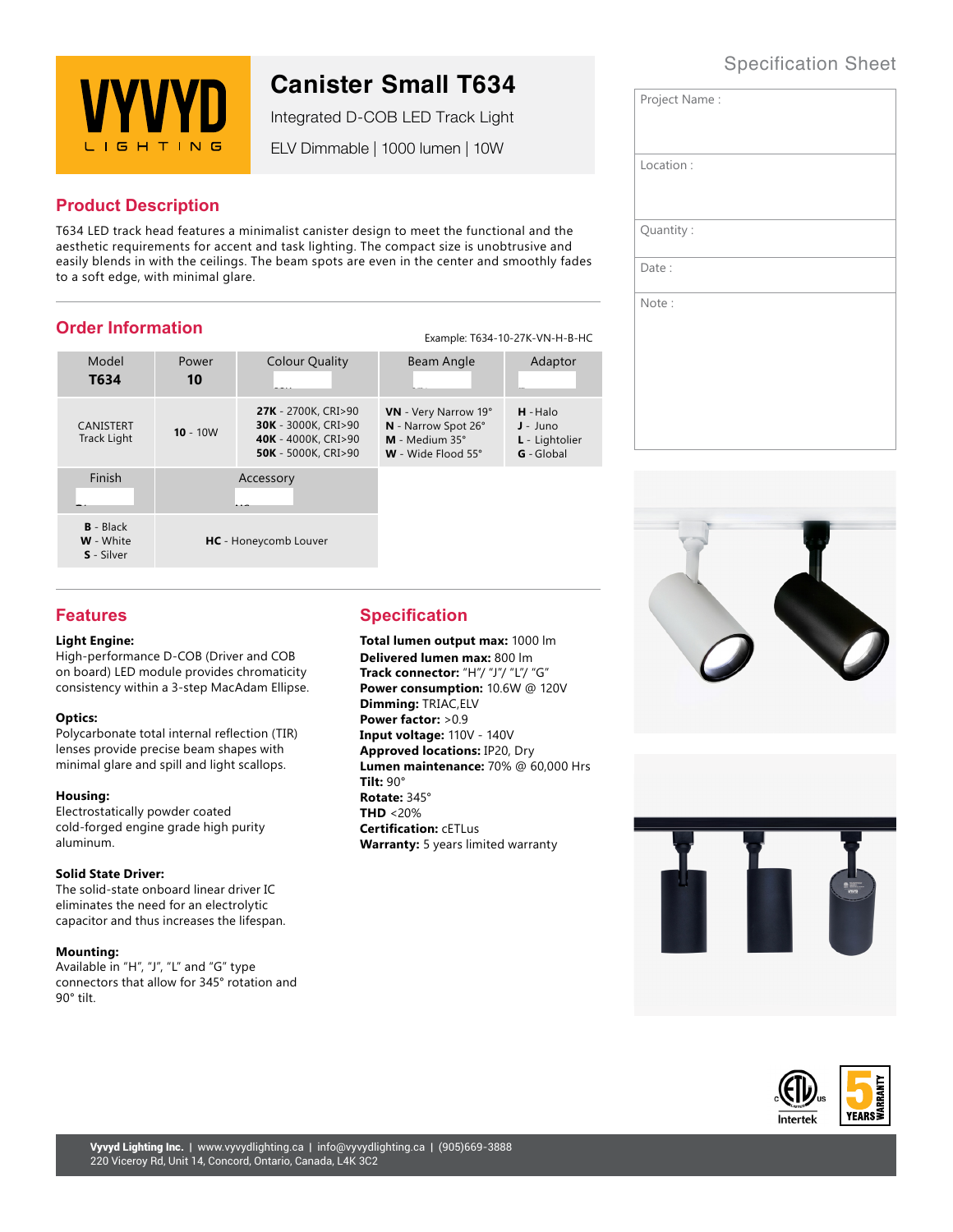## **Dimensions**



### **Photometric Data for 3000K**

| Narrow Spot        |     |            |                    |               | Spot               |
|--------------------|-----|------------|--------------------|---------------|--------------------|
| D(f <sub>t</sub> ) | fc  | 702 lumens | $\varnothing$ (in) |               | D(f <sub>i</sub> ) |
| 3                  | 202 |            | 12                 |               | 3                  |
| 6                  | 51  |            | 21                 |               | 6                  |
| 9                  | 22  |            | 32                 |               | 9                  |
| 12                 | 13  |            | 43                 |               | 12                 |
| 15                 | 8   | 19°        | 53                 | CBCP: 1.818CP | 15                 |



| Flood              |     |            |                    |               | Wide Flood         |                |
|--------------------|-----|------------|--------------------|---------------|--------------------|----------------|
| D(f <sub>t</sub> ) | fc  | 670 lumens | $\varnothing$ (in) |               | D(f <sub>t</sub> ) | fc             |
| 3                  | 134 |            | 19                 |               | 3                  | 50             |
| 6                  | 34  |            | 39                 |               | 6                  | 13             |
| 9                  | 15  |            | 58                 |               | 9                  | 6              |
| 12 <sub>12</sub>   | 8   |            | 78                 |               | 12                 | 3              |
| 15                 | 5   | $35^\circ$ | 97                 | CBCP: 1,207CP | 15                 | $\overline{2}$ |



The data shown is for 3000K. Multiply FC by the following adjustment factors for other color temperatures.

| Colour Temp.       | 4000K | 5000K |
|--------------------|-------|-------|
| Adjustment factors | 1.02  | 1.06  |

| 702 lumens | $\varnothing$ (in) |               | D(f <sub>t</sub> ) | fc  | 583 lumens | $\varnothing$ (in) |               |
|------------|--------------------|---------------|--------------------|-----|------------|--------------------|---------------|
|            | 12                 |               | 3                  | 142 |            | 16                 |               |
|            | 21                 |               | 6                  | 35  |            | 32                 |               |
|            | 32                 |               | 9                  | 15  |            | 48                 |               |
|            | 43                 |               | 12                 | 9   |            | 34                 |               |
| $19^\circ$ | 53                 | CBCP: 1,818CP | 15                 | 6   | $26^\circ$ | 80                 | CBCP: 1,277CP |